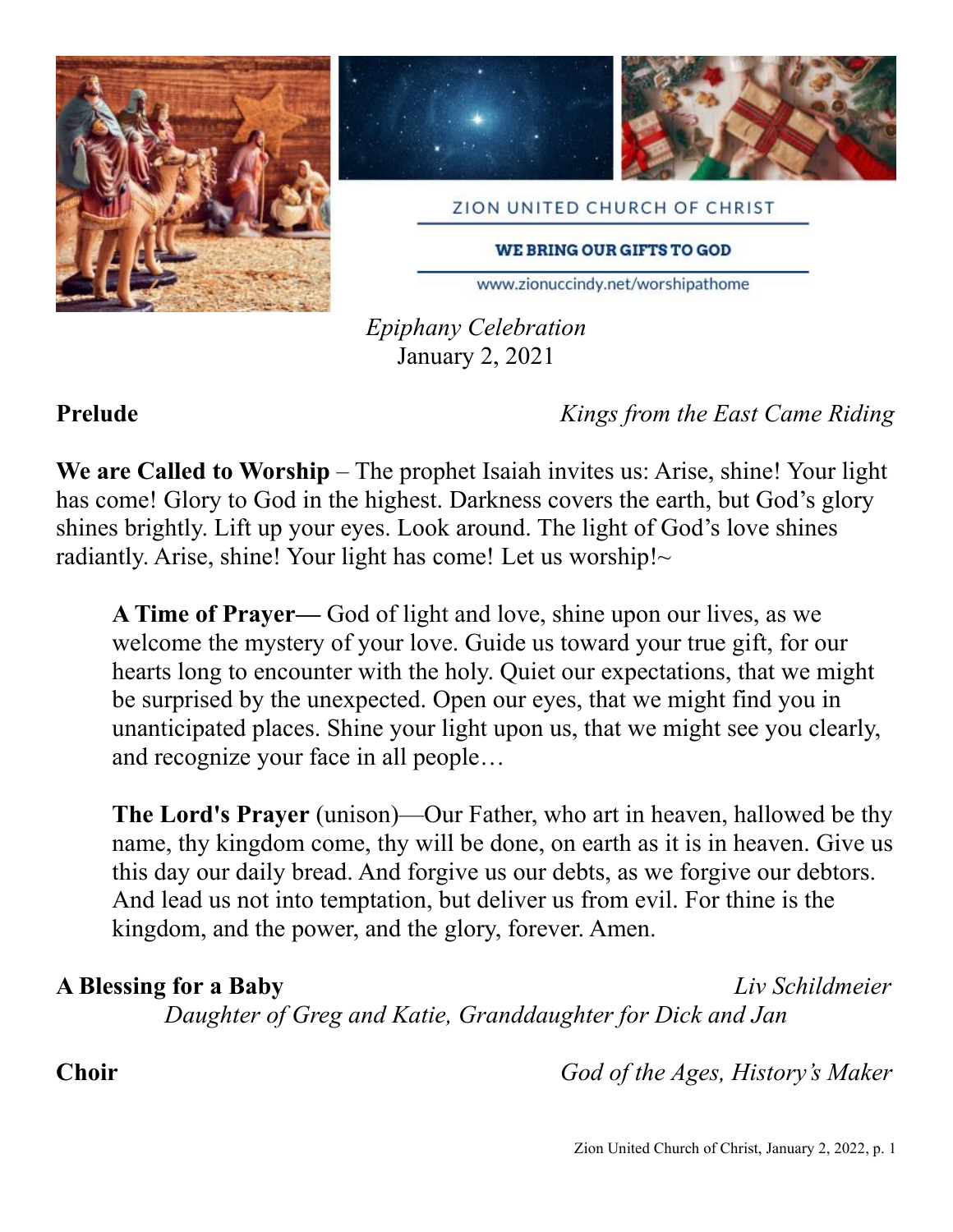# **We Hear God's Word** *Matthew 2:1-12 (CEB)*

2 After Jesus was born in Bethlehem in the territory of Judea during the rule of King Herod, magi came from the east to Jerusalem. <sup>2</sup> They asked, "Where is the newborn king of the Jews? We've seen his star in the east, and we've come to honor him."

<sup>3</sup> When King Herod heard this, he was troubled, and everyone in Jerusalem was troubled with him. <sup>4</sup> He gathered all the chief priests and the legal experts and asked them where the Christ was to be born. <sup>5</sup> They said, "In Bethlehem of Judea, for this is what the prophet wrote:

<sup>6</sup> *You, Bethlehem, land of Judah,*

 *by no means are you least among the rulers of Judah, because from you will come one who governs, who will shepherd my people Israel.*"

 $<sup>7</sup>$ Then Herod secretly called for the magi and found out from them the time when</sup> the star had first appeared. <sup>8</sup> He sent them to Bethlehem, saying, "Go and search carefully for the child. When you've found him, report to me so that I too may go and honor him."<sup>9</sup> When they heard the king, they went; and look, the star they had seen in the east went ahead of them until it stood over the place where the child was. <sup>10</sup> When they saw the star, they were filled with joy. <sup>11</sup> They entered the house and saw the child with Mary his mother. Falling to their knees, they honored him. Then they opened their treasure chests and presented him with gifts of gold, frankincense, and myrrh. <sup>12</sup> Because they were warned in a dream not to return to Herod, they went back to their own country by another route.

**Meditation** *We Bring Our Gifts to God*

### **WE BRING OUR GIFTS TO GOD 2022 Council Installation**

President - Ted Schory Vice President Secretary - Cindy Yenna Treasurer - Terri Bennett Financial Secretary - Mindy Murphy Building & Grounds - Greg Law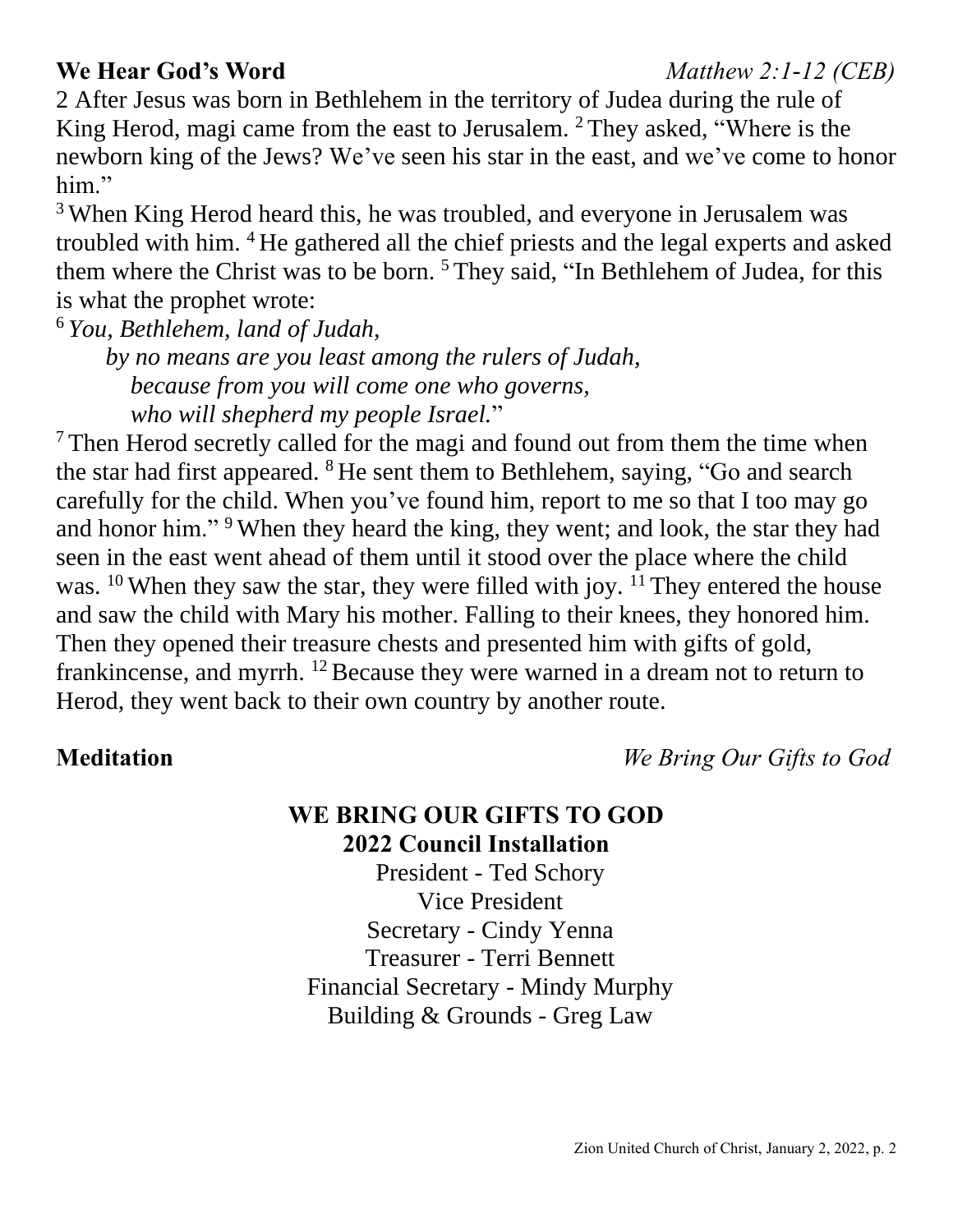**2022 Ministry Team Blessing** Board of Christian Education/Faith Formation Team Pastor Parish Relations Worship Team Kitchen Team Hospitality Team Care Team Fundraising Team Strategic Plan Community Center Implementation Team

## **Dedication of our Time & Talents**

*We dedicate our time and talents in service to God and Christ's church*

## **We Gather at the Table**



**Set Your Place at the Table**—Communion was first celebrated in the homes of those in the early church. Friends and family would gather together to pray, singing songs, and break bread. We carry on that tradition today. Whatever you have on hand to celebrate communion will work just fine, because this ancient ritual is not about what we use for this meal or where we partake of it. Instead, it is about the act of remembrance. So, gather around the table, prepare your place, and remember that Christ is in our midst.

**Our Invitation—**In Christ we have found the greatest gift—love freely given, mercy overflowing, forgiveness that is abundant, compassion that restores. At Christ's table we find nourishment for the journey when we gather as one.

**The Words of Institution**—On the night when Jesus was to be betrayed, he gathered with his friends in that upper room to celebrate the Passover meal, a meal of remembrance of the liberation of God's people from slavery in Egypt, a journey that would lead them deep into the wilderness. After the meal was over, Jesus took the bread that was left, broke it, blessed it, and said, "Take and eat, this is my body broken for you." In the same way, he took the cup, the fruit of the vine, and pouring it out he said, "This is the cup of the new covenant, my blood shed for you and the forgiveness of sins. As often as you eat this bread and drink this cup, remember me." Today, we remember Christ's body broken for us and blood shed for us as bread is transformed into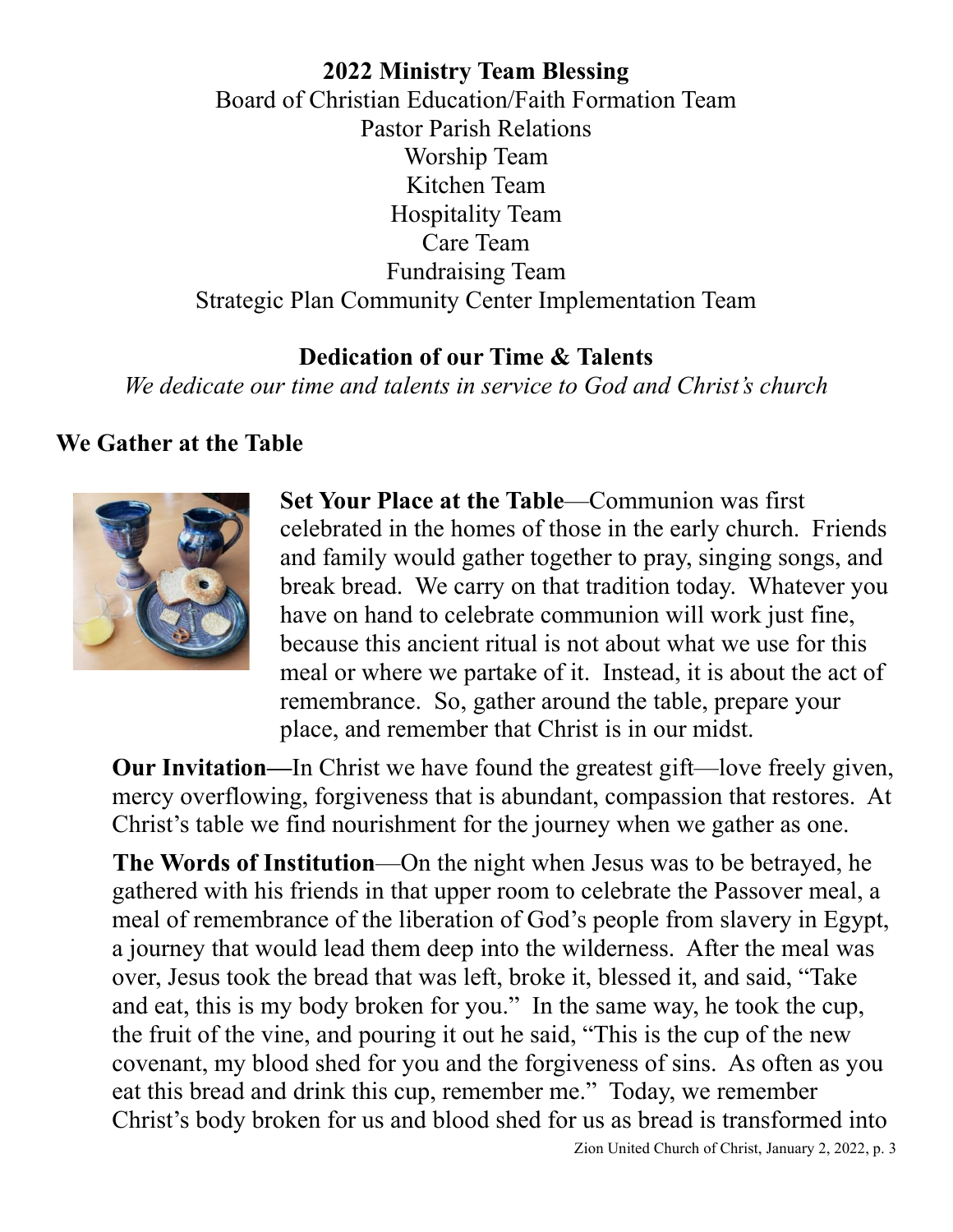mercy and wine into compassion. As we prepare to receive this holy meal, let us ready our hearts by confessing our sins to God. Let us pray.

**Our Confession**— There are times when we are drawn away from your light. We may feel inadequate, unworthy, or less than perfect. We forget that we are your children, your beloved creations, and that you reach out for us even when we turn away from you. Forgive us, O God.+

**Assurance of Grace—** The night is gone and the day has come. Christ, the Light of the World, born in the person of Jesus, reminds us that God's light and love are for all of us — no matter who we are and no matter what we have done. We are loved and forgiven. Thanks be to God. Amen.+

**Blessing Our Meal**— Pour out your Spirit upon these gifts of bread and cup, that they may be for us the living presence of Jesus Christ, light of the world, our hope for all creation. Pour out your Spirit upon us, that we may become the body of Christ, as we serve creation and reflect the light of your love. Make us one with Jesus, and one with each other, as we walk in the light, singing your praises. Through Jesus Christ, light of the world, and through the Holy Spirit, radiance divine, all praise is yours, eternal God, now and forever, world without end. Amen. $\sim$ 

**We Share the Bread and the Cup**  $-$  As you eat the bread, remember, "This is the body of Christ broken for you." Take and eat. As you drink the cup, remember, "This is the blood of Christ shed for you and the forgiveness of sins." Take and drink.

**We Give Thanks**—Almighty God, we give you thanks for the gift of our Savior's presence in the simplicity and splendor of this holy meal. Unite us with all who are fed by Christ's body and blood that we may faithfully proclaim the good news of your love and that your universal church may be a rainbow of hope in an uncertain world; through Jesus Christ our Redeemer. Amen.+

# **We Respond to God's Word with Our Giving**

**Invitation—**As the Magi of old, guided by a star in the night sky, brought gifts of homage and gratitude, so we bring our gifts today. May these gifts scatter the shadows of those in need.+